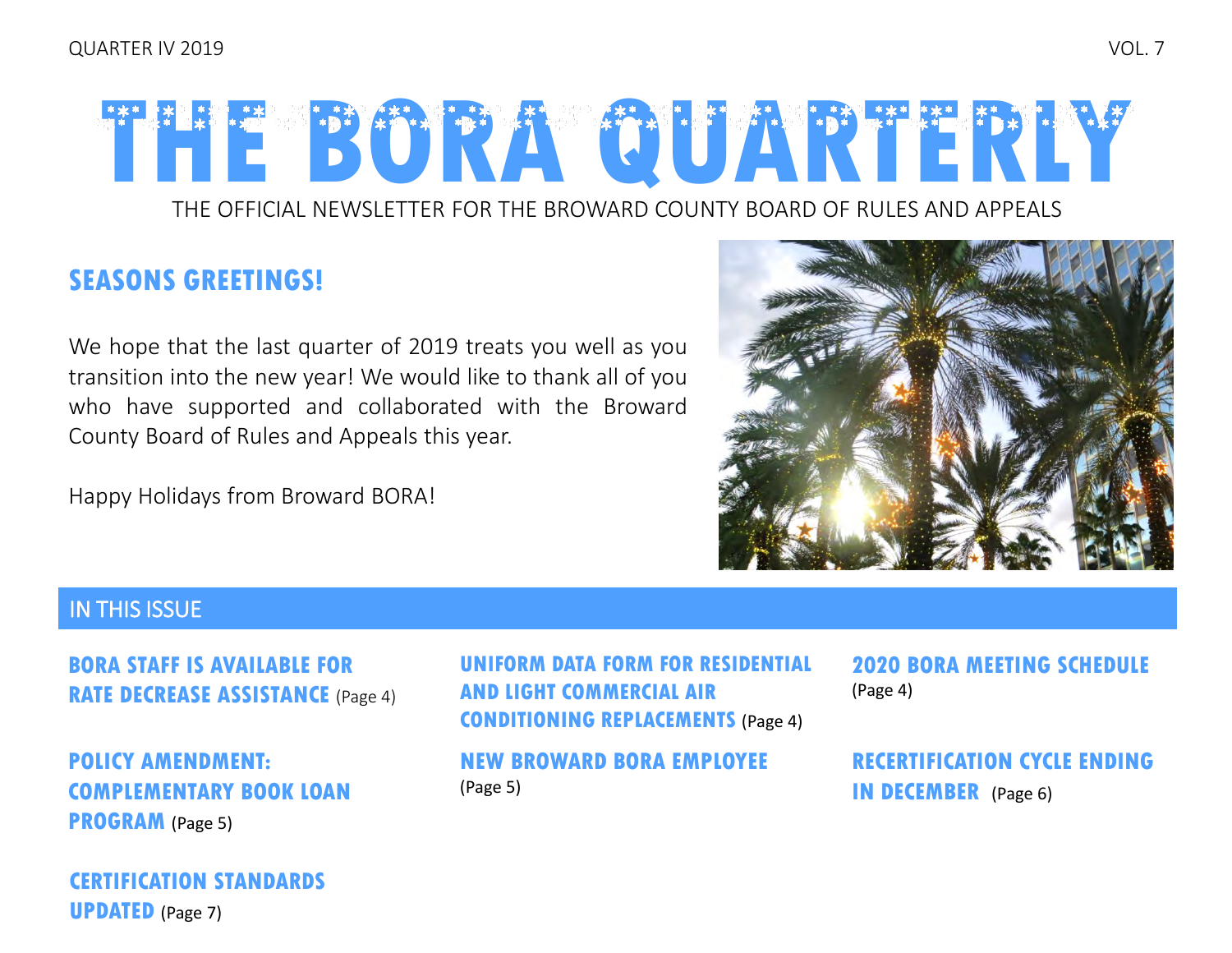#### QUARTER IV 2019 PAGE 2

# **UPCOMING EVENTS**

**DECEMBER 5, 2019** Recertification Application Deadline

*All mailings must be postmarked on or before December 5, 2019.*

**JANUARY 23, 2020** Common Code Violations/Health Care Facilities – 2014 NEC Course 8:00a – 5:00p Garfield Community Center 300 Connecticut Street, Hollywood, FL 33019



#### **JANUARY 9, 2020**

Board Meeting 7:00p Broward County Governmental Center 115 S. Andrews Avenue, Fort Lauderdale, FL 33301

**FEBRUARY 13, 2020** Board Meeting 7:00p Broward County Governmental Center 115 S. Andrews Avenue, Fort Lauderdale, FL 33301



# 300 Connecticut Street, Hollywood, FL 33019

Calculations – 2014 NEC Course

Garfield Community Center

Commercial Garages (HazLoc) Common Code

550 NW 65th Avenue, Plantation, FL 33313

**FEBRUARY 27, 2020**

**JANUARY 23, 2020** Fire Inspector Exam

Plantation Fire Station

9:00a

8:00a – 5:00p

# **BUILDING CODE JOB ANNOUNCEMENTS**

Visit [broward.org/CodeAppeals](http://www.broward.org/CodeAppeals/Pages/JobAnnouncements.aspx) for the full list of county and municipal job postings.

#### **BROWARD COUNTY**

- Chief Building Code Inspector – Mechanical Section
- Elevator Inspector

#### **COOPER CITY**

• Structural Inspector/ Plans Examiner

#### **HALLANDALE BEACH**

• Chief Electrical Inspector

#### **POMPANO BEACH**

- Building Field Inspector (Structural)
- Building Plans Examiner (Structural)

#### **TAMARAC**

- Plumbing Inspector/ Plans Examiner
- Structural Inspector/ Plans Examiner

If your municipality would like our agency to post a job announcement on our website, please send an email to [rulesboard@broward.org.](mailto:rulesboard@broward.org)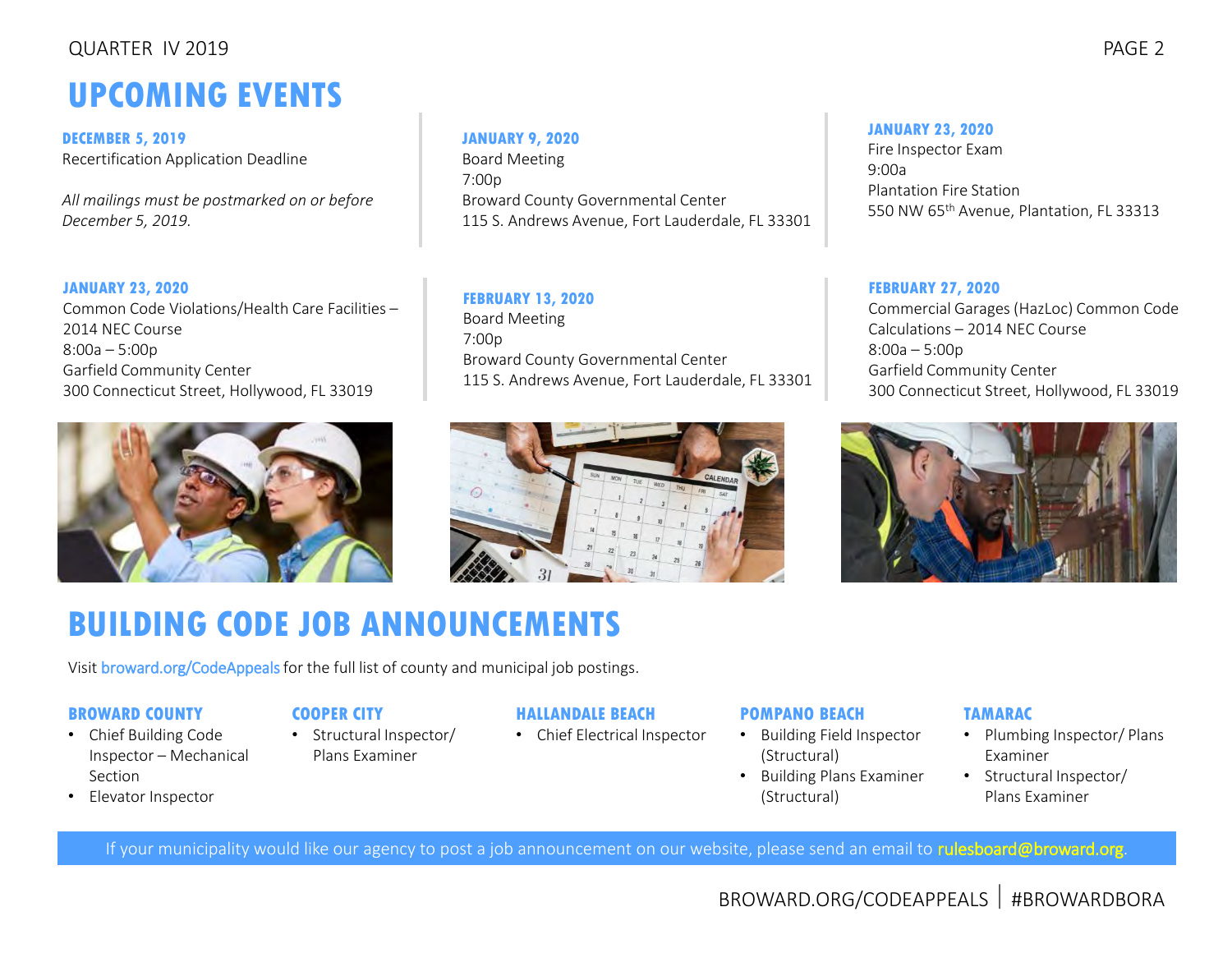#### **STAY INFORMED!**

The BORA Quarterly was introduced in June 2018 as a way for our agency to keep members of the public informed about what our agency is doing to contribute to positive and effective change throughout Broward County.

If you haven't already, be sure to [subscribe](mailto:rulesboard@broward.org) to The BORA Quarterly and stay informed!

#### **CONNECT WITH US ONLINE!**



[@BrowardBORA](https://twitter.com/BrowardBORA)



[Broward County Board](https://www.facebook.com/BrowardBORA/)  of Rules and Appeals

## **BORA AGENDAS ARE AVAILABLE ONLINE!**

Both the [Board Meeting Agendas](http://www.broward.org/CodeAppeals/Pages/BoardMeetingAgendas.aspx) and [Committee Meeting Agendas](http://www.broward.org/CodeAppeals/Pages/CommitteeMeetingAgendas.aspx)

are available on the Broward County Board of Rules and Appeals website.

#### **BROWARD COUNTY BOARD OF RULES AND APPEALS**

1 N. University Drive, Suite 3500B, Plantation, FL 33324 Phone: 954-765-4500 Fax: 954-765-4504

#### **Board Director**

|--|--|

#### **ADMINISTRATIVE STAFF**

| <b>Administrative Coordinator</b> |  |
|-----------------------------------|--|
| <b>Administrative Specialist</b>  |  |
| <b>Administrative Specialist</b>  |  |
| <b>Administrative Specialist</b>  |  |

#### **CODE COMPLIANCE OFFICERS**

| <b>Chief Electrical Code Compliance Officer</b> |  |
|-------------------------------------------------|--|
| <b>Chief Fire Code Compliance Officer</b>       |  |
| <b>Chief Mechanical Code Compliance Officer</b> |  |
| <b>Chief Plumbing Code Compliance Officer</b>   |  |
| <b>Chief Structural Code Compliance Officer</b> |  |
| <b>Chief Structural Code Compliance Officer</b> |  |

**[BROWARD BORA STAFF DIRECTORY](http://www.broward.org/CodeAppeals/Pages/staffContacts.aspx)**

#### **INTERESTED IN EARNING MORE CONTACT HOURS?**

- 28 hours of training is required during the 2-year building certification cycle.
- 60 hours of training is required during the 4-year fire certification cycle.
- By attending Broward BORA's board meetings and/or committee meetings, 1 hour of the required credit will be earned.
- By attending professional association meetings approved by the BORA Staff (i.e. FGAMI, IAEI, COEA), ½ hour of the required credit will be earned for each meeting attended.

A maximum of 14 total contact hours through board and/or committee meetings can be earned per certification cycle.

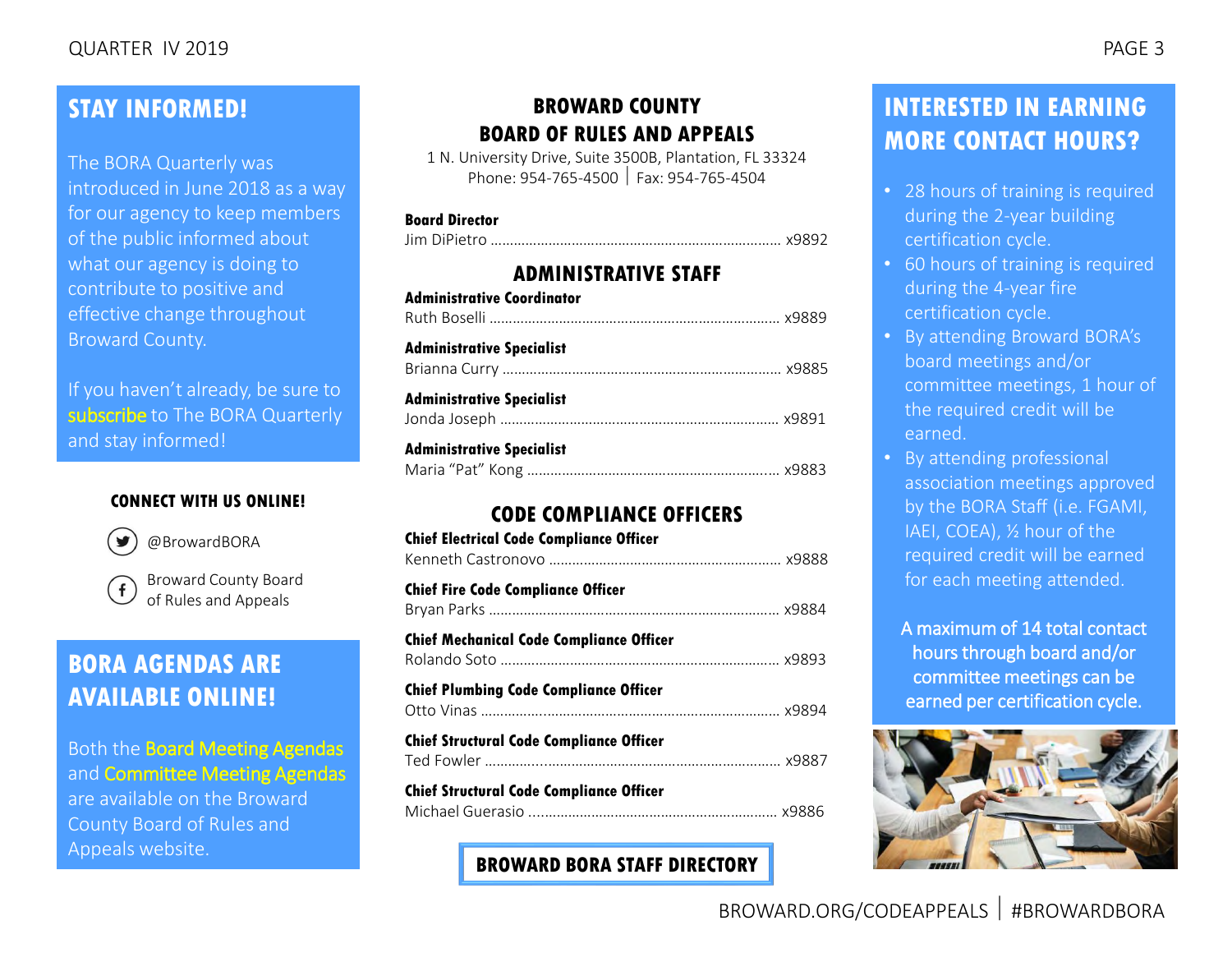#### <span id="page-3-0"></span>**BORA STAFF IS AVAILABLE FOR RATE DECREASE ASSISTANCE**

Starting in January 2020, the Broward County Board of Rules and Appeals Chief Code Compliance Officers (CCCOs) will be available to visit cities to assist with applying the newest Broward County Board of Rules and Appeals rate decrease (effective on October 1, 2019).

The Broward County Board of Rules and Appeals reduced the municipal fee (that is charged to all Broward County municipalities) from the past \$0.65 per \$1,000 construction valuation to the current \$0.52 per \$1,000, resulting in a 20% rate decrease. There will be no change to the \$2.00 minimum fee.

If your department would like assistance with adjusting to the rate cut, please call 954-765-4500 to schedule an appointment with one of our CCCOs.



#### **UNIFORM DATA FORM FOR RESIDENTIAL AND LIGHT COMMERCIAL AIR CONDITIONING REPLACEMENTS**

The **Broward County Uniform Data Form for Residential and Light Commercial Air Conditioning [Replacements](https://www.broward.org/CodeAppeals/Documents/19-02-ACReplacements.pdf)** was adopted by the Broward County Board of Rules and Appeals following a unanimous vote of the Mechanical/Smoke Control Committee held on April 18, 2019 and became mandatory for all jurisdictions in Broward County on October 1, 2019.

\* This form does not relieve the permit holder, building owner or contractor from complying with all and any applicable local regulations or ordinances related to zoning, flood prevention, fire prevention, etc.; or prohibits a Broward County jurisdiction from requiring additional information to be provided in relation to applicable local regulations or ordinances related to zoning, flood prevention, fire prevention, etc.



#### **2020 BORA MEETING SCHEDULE**

The Board of Rules and Appeals **2020 Meeting [Schedule](https://www.broward.org/CodeAppeals/Documents/BORA%20Monthly%20Calendar%202020.pdf)** has been published. The calendar will include voluntary cut-off dates and mandatory emergency appeals deadlines.

The voluntary cut-off date deadline is noon for all building code and fire code appeals and mandatory deadline for all other agenda items including certifications. The mandatory emergency appeals deadline is noon for all building code and fire code appeals

To receive Board Meeting Agenda notifications, please send a **[request](mailto:rulesboard@broward.org)**.

BROWARD.ORG/CODEAPPEALS #BROWARDBORA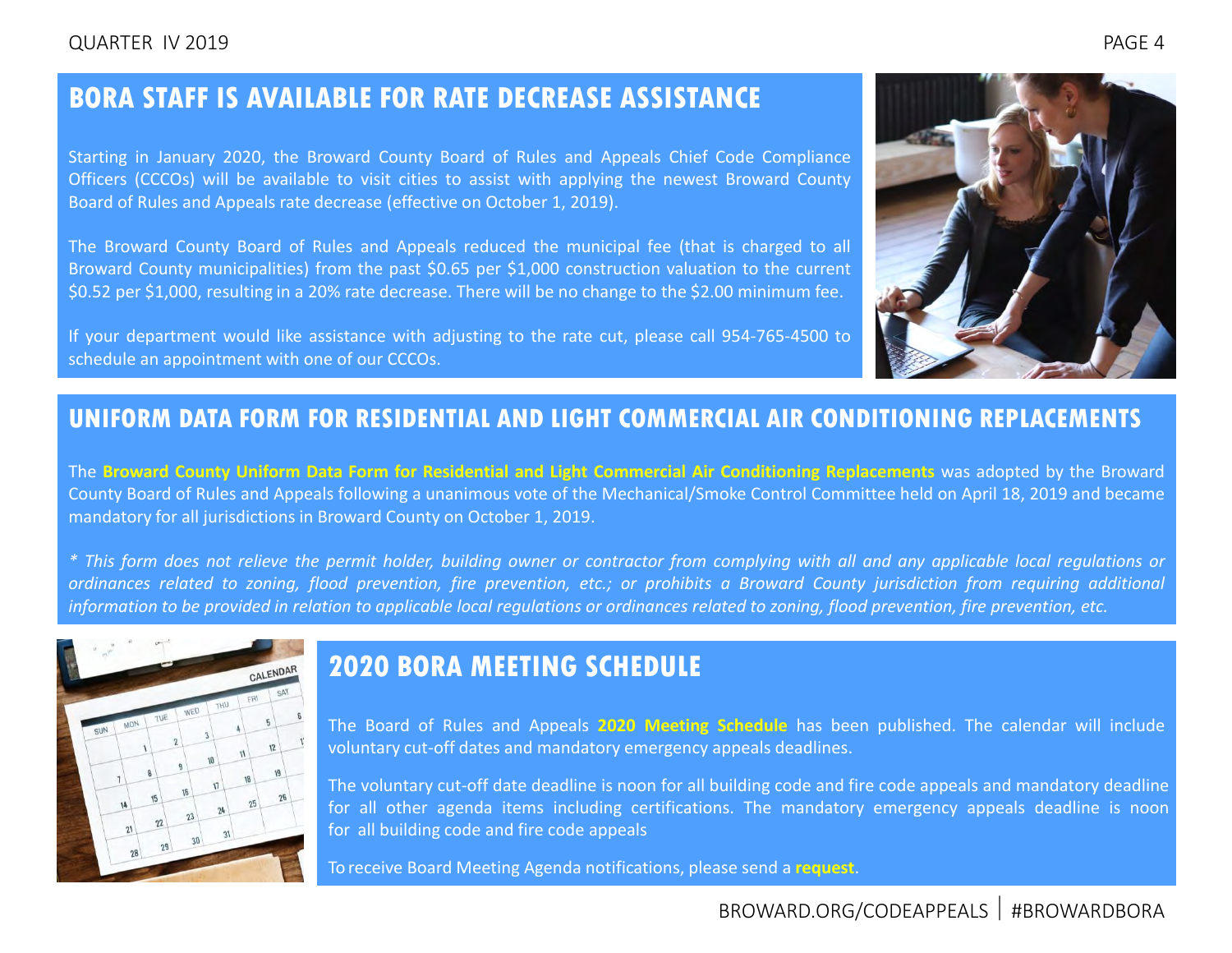## <span id="page-4-0"></span>**POLICY AMENDMENT: COMPLEMENTARY BOOK LOAN PROGRAM**

Board Policy #17-03 was amended on November 14, 2019. The policy amendment will allow Broward BORA committee members to participate in the **Complementary Book Loan Program** along with the individuals employed by city or county government. Please see the amended Board Policy #17-03 Guidelines below:

"The Building Official will be responsible for signing out the books for individuals authorized by the City or County government. The Administrative Director will be responsible for signing out the books for individuals serving on BORA Advisory Committees. The initial loan period is not to exceed six months, a onetime extension of three months is permitted (for a total of nine months), and the name of person borrowing the books is to be provided. The loaner study documents are to be returned to the Broward County Board of Rules and Appeals' offices."

The above program is subject to there being sufficient funds available in the annual budget, as determined by the Administrative Director.

There are books available for studying for the following state license exams available to **[City/County](https://www.broward.org/CodeAppeals/Documents/City-County%202019-2020%20Book%20Loan%20Form.pdf) Employees** and **BORA [Committee](https://www.broward.org/CodeAppeals/Documents/Committee%202019-2020%20Book%20Loan%20Form.pdf) Members**:

- Commercial Building Inspector
- Commercial Electrical Inspector
- Commercial Mechanical Inspector
- Commercial Plumbing Inspector
- Florida Roofing Inspector
- Building Plans Examiner
- Electrical Plans Examiner
- Mechanical Plans Examiner
- Plumbing Plans Examiner
- Building Code Administrator



#### **TED FOWLER JOINS BROWARD BORA!**

The Broward County Board of Rules and Appeals staff is growing! Mr. Ted Fowler is our new Structural Code Compliance Officer. Our office had a Structural vacancy since October 2018, when Donald "Cris" Fardelmann retired.

Mr. Fowler has been with us since the beginning of November 2019 after serving as the Building Official of Cooper City, Fla.

BROWARD.ORG/CODEAPPEALS | #BROWARDBORA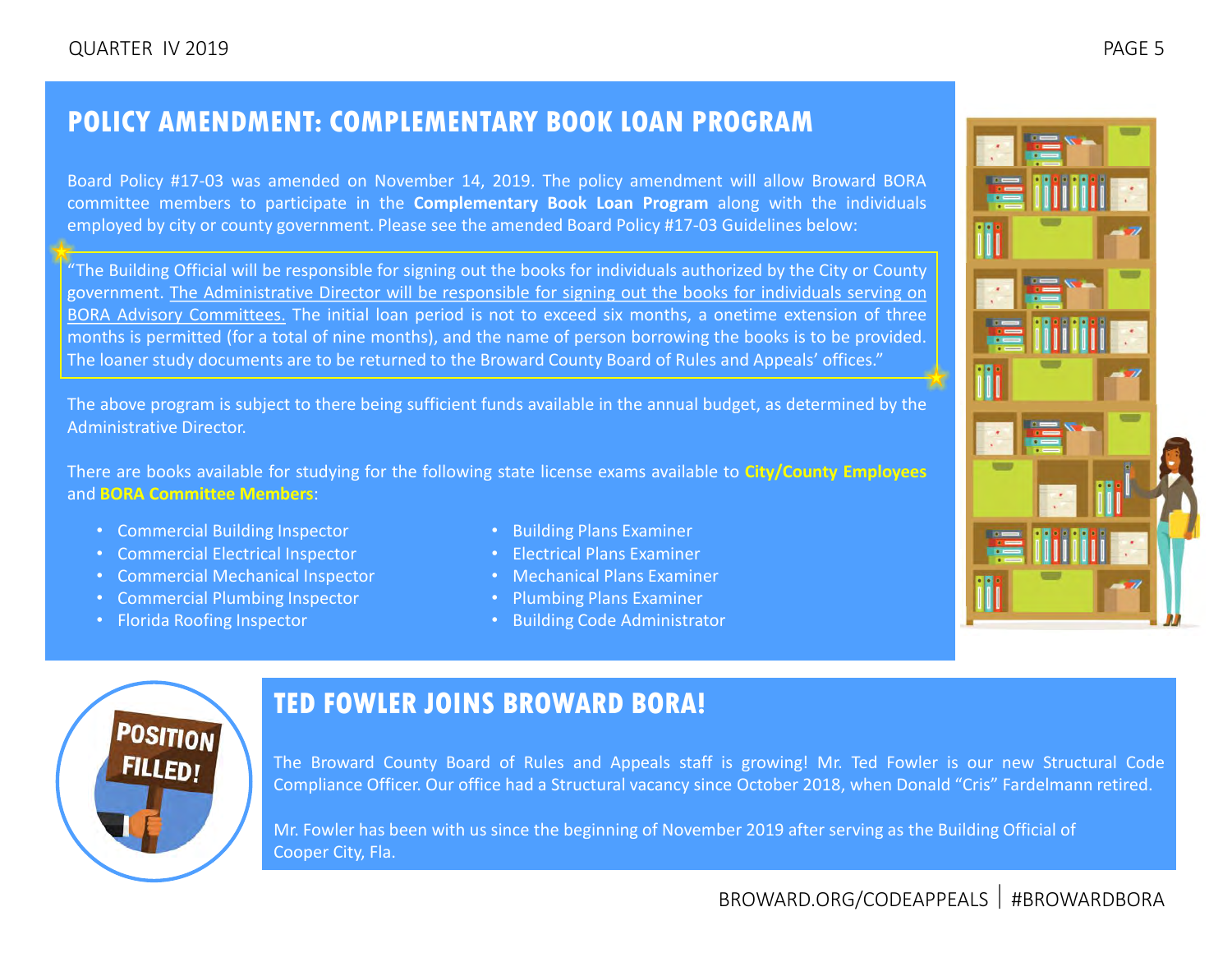# <span id="page-5-0"></span>**RECERTIFICATION CYCLE ENDING IN DECEMBER**

The 2018-2019 Building Recertification Cycle is ending this month. Remember to submit your recertification packet for the 2020-2021 cycle to the Broward County Board of Rules and Appeals online or by mail (1 N. University Drive, Suite 3500B, Plantation, FL 33324) by December 5, 2019. The Building Certification Forms can be found on the Broward BORA website.

For more information about the recertification process as the 2018-2019 certification cycle comes to an end, please see the program's **[Recertification Application](https://www.broward.org/CodeAppeals/Documents/2020_21%20Recertification%20Application%20Fillable%20Pro%20NEW%20LOGO.pdf)** on the Broward BORA website, send an email to Jonda Joseph (**[jondajoseph@broward.org](mailto:jondajoseph@broward.org)**) or contact any of our **[Chief Code Compliance Officers](http://www.broward.org/CodeAppeals/Pages/staffContacts.aspx)**.







# **RECERTIFICATION APPLICATION REQUIREMENTS**

All applications shall include the following required information:

- ❑ Building Official Checklist
- ❑ Recertification Application
- ❑ License Numbers Form
- ❑ Broward County Board of Rules and Appeals Policy #14-02
- ❑ Complete the Affidavit of Education and submit it along with either copies of Certificates or Department of Business and Professional Regulation print out of Continuing Education Attendance. Note: At least 1/2 of this requirement must be discipline specific courses.
- ❑ Copy of State/County Contractors/(MEP) Journeyman's License or Provide State copy from State Website verification.
	- Copy of Registered Architect License
	- Copy of Professional Engineer License
- ❑ Copy of BCAIB (State) Code Certificates (Inspector, Plans Examiner, etc.) or Provide State copy from State Website verification.

*Failure to include these items shall be cause for rejection.*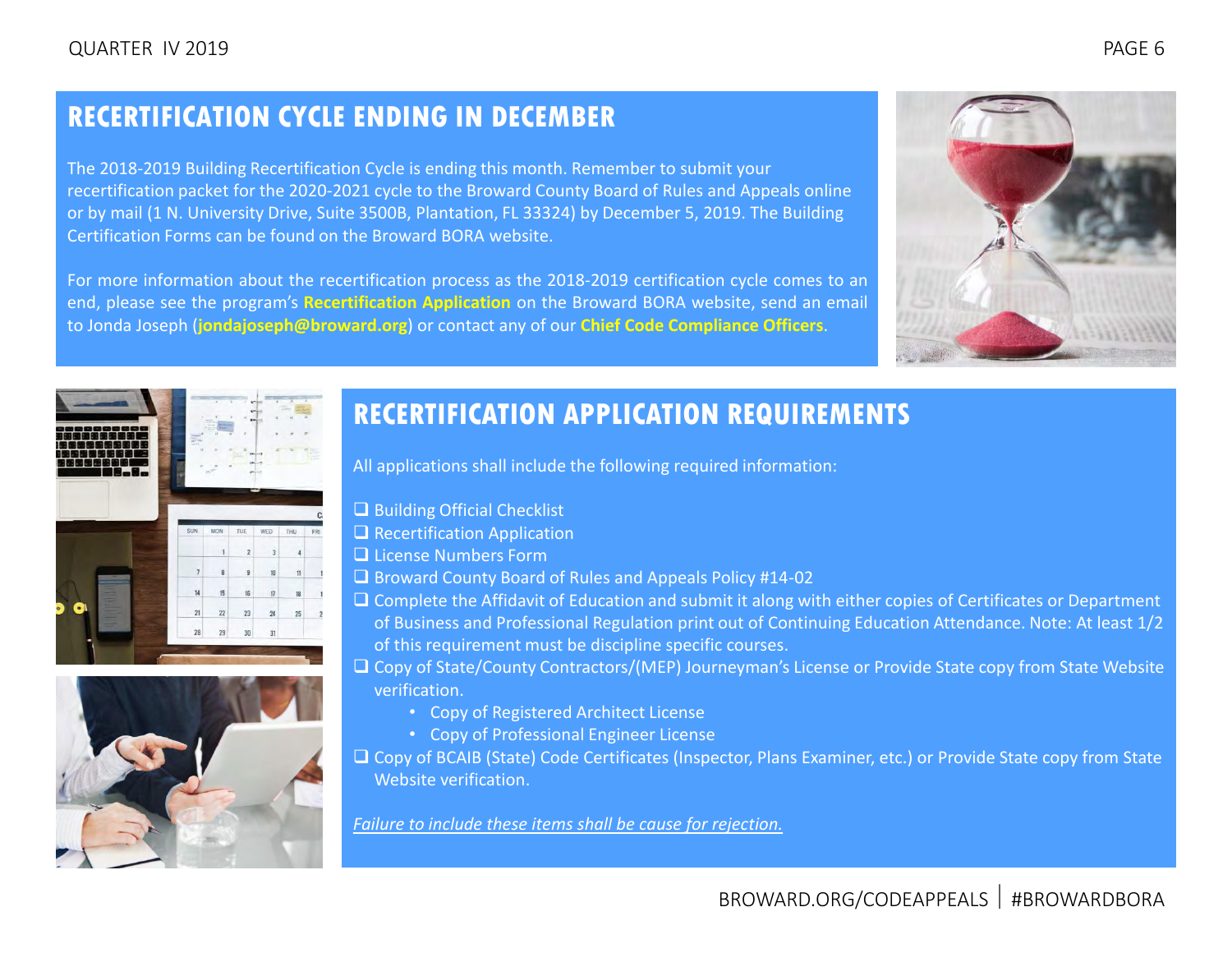#### <span id="page-6-0"></span>QUARTER IV 2019 PAGE 7





# **CERTIFICATION STANDARDS UPDATED**

At the October 10, 2019 Board Meeting, the Broward County Board of Rules and Appeals approved the language changes to Section 104.1 through 104.16.3.3 of the Broward County Administrative Provisions for the 6<sup>th</sup> Edition (2017) Florida Building Code.

The Broward BORA staff recommended the language changes after the Certification Standard Review Committee's passed the recommendations at their committee meeting on September 16, 2019 for the following reasons:

- 1. The proposed changes create new paths for certification of code professionals within Broward County.
- 2. The proposed changes lessen the confusion caused by repetitive language within sequential sections.
- 3. Adjusting structural verbiage to coordinate with the MEP's formatting so there is uniformity and consistency throughout Section 104.
- 4. Removing paths within sections that the requirements were previously met and not necessary to repeat in sequential sections.
- 5. Inserting a Limited Plans Examiner path so that the limited inspectors have a way to advance in their career which was not an option previously.
- 6. Inserting two paths into the Roofing Inspector category so individuals whose career has been within the roofing trade, have a way to become inspectors which was not an option previously.

Lastly, the Broward BORA staff believes that these changes will lessen the chance of confusion and open numerous paths to bring individuals into our profession by filling the voids that may exist throughout Broward County.

#### **CERTIFICATION STANDARDS RESOURCES**

Since the "Powers and Duties of the Building Official, Assistant Building Official, Chief Inspector, Plans Examiner and Inspector" language changes were passed, the amended **[Chapter](https://www.broward.org/CodeAppeals/Pages/AmendmentsInterpretations.aspx) I** and **Building Certification [Applications](https://www.broward.org/CodeAppeals/Pages/inspectorQualification.aspx)** can be found the Broward BORA website. For further assistance, contact Michael Guerasio (**[mguerasio@broward.org](mailto:mguerasio@broward.org)**) or Otto Vinas (**[ovinas@broward.org](mailto:ovinas@broward.org)**).